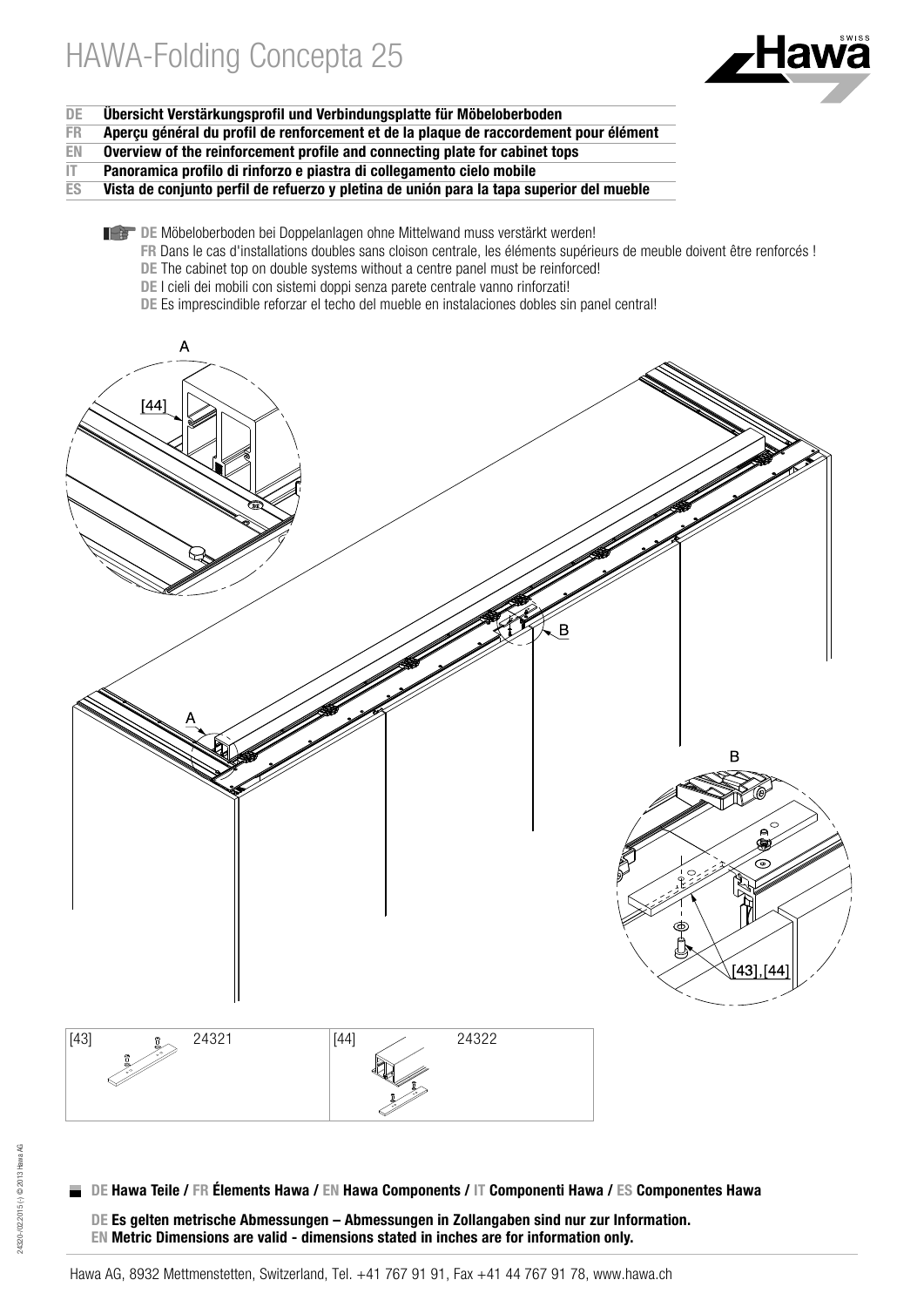

| DE |  | <b>Ausrichten des Schrankes</b> |
|----|--|---------------------------------|
|----|--|---------------------------------|

- FR Ajustement de l'armoire<br>EN Alianing the cabinet
- **Aligning the cabinet**
- **IT** Allineamento armadio<br>ES Alineación del mueble
- Alineación del mueble
	- DE Der Schrank muss nivelliert und an den Baukörper (Boden, Wand, Decke) geschraubt werden! FR L'armoire doit être mise à niveau et vissée sur le corps de bâtiment (sol, mur, plafond) ! EN The cabinet must be levelled and screwed to the building (floor, wall or ceiling)! IT L'armadio deve essere livellato e fissato con viti al corpo edilizio (pavimento, parete, soffitto)! ES Es imprescindible nivelar el armario y atornillarlo (al suelo, pared, techo)!









Hawa AG, 8932 Mettmenstetten, Switzerland, Tel. +41 767 91 91, Fax +41 44 767 91 78, www.hawa.ch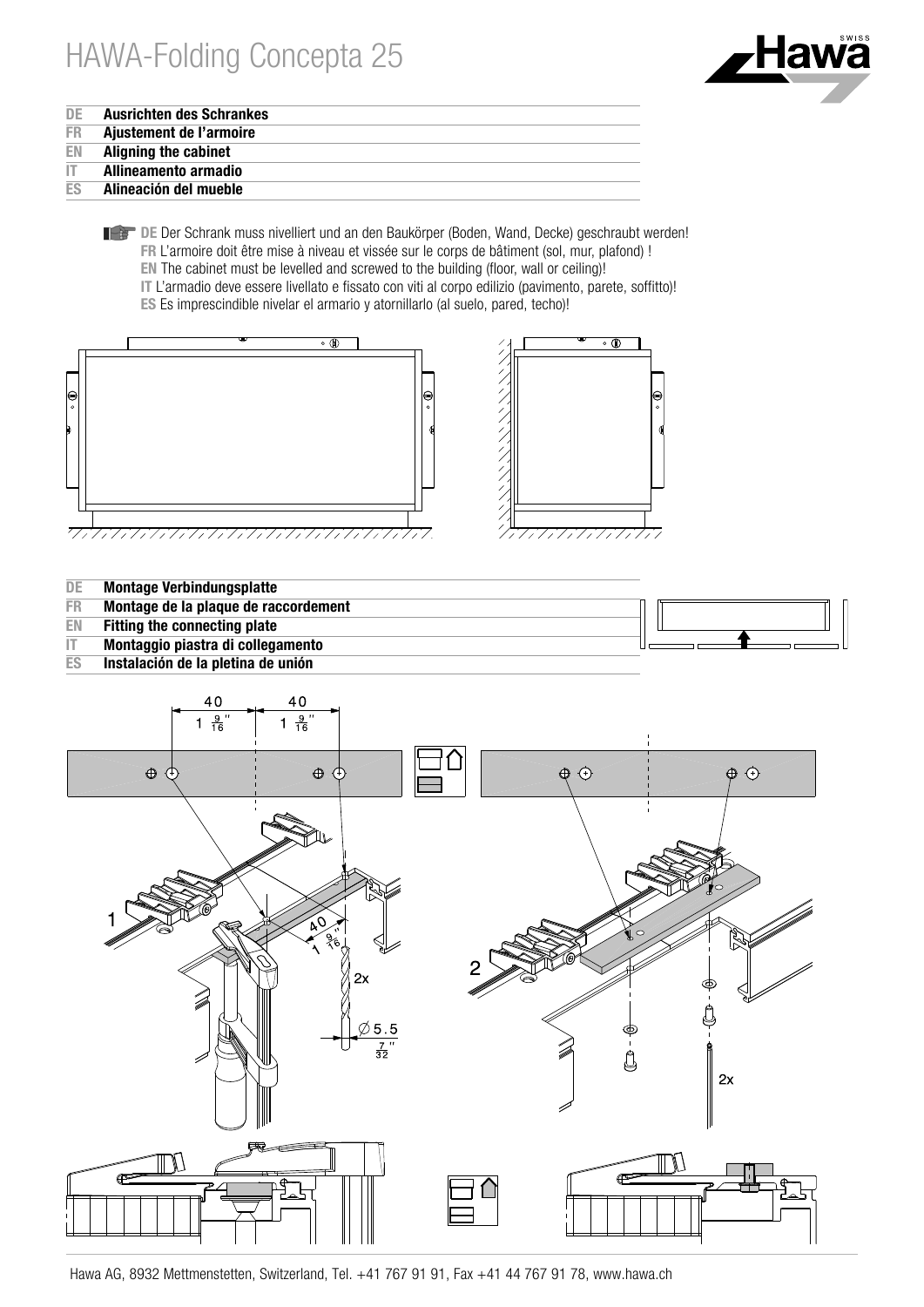

- DE Montage Verstärkungsprofil Möbeloberboden<br>FR Montage du profil de renforcement pour élém
- FR Montage du profil de renforcement pour élément supérieur de meuble<br>EN Fitting the cabinet top reinforcement profile
- Fitting the cabinet top reinforcement profile
- IT Montaggio profilo di rinforzo cielo mobile<br>ES Instalación del perfil de refuerzo de la tap
- Instalación del perfil de refuerzo de la tapa superior del mueble